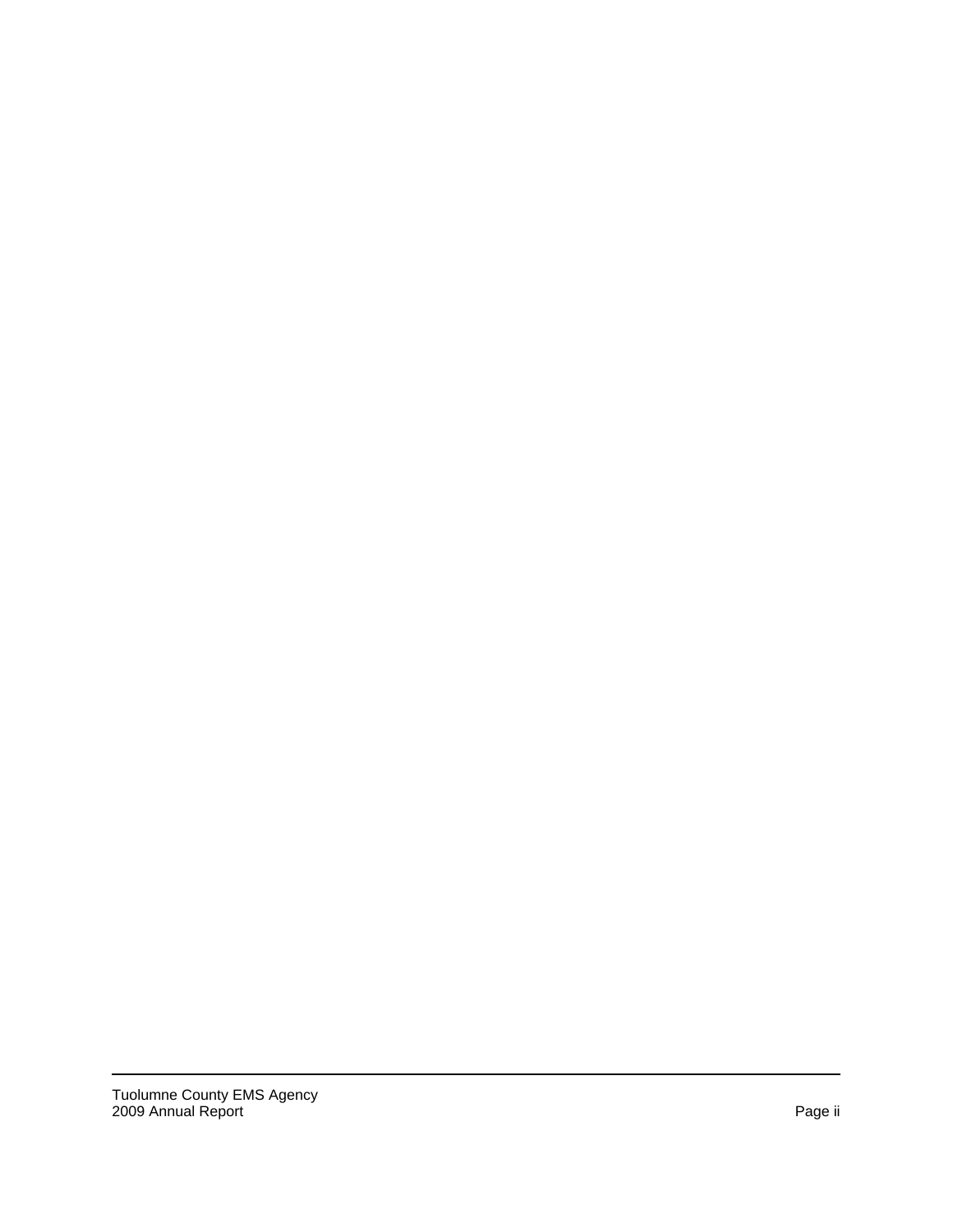# **Table of Contents**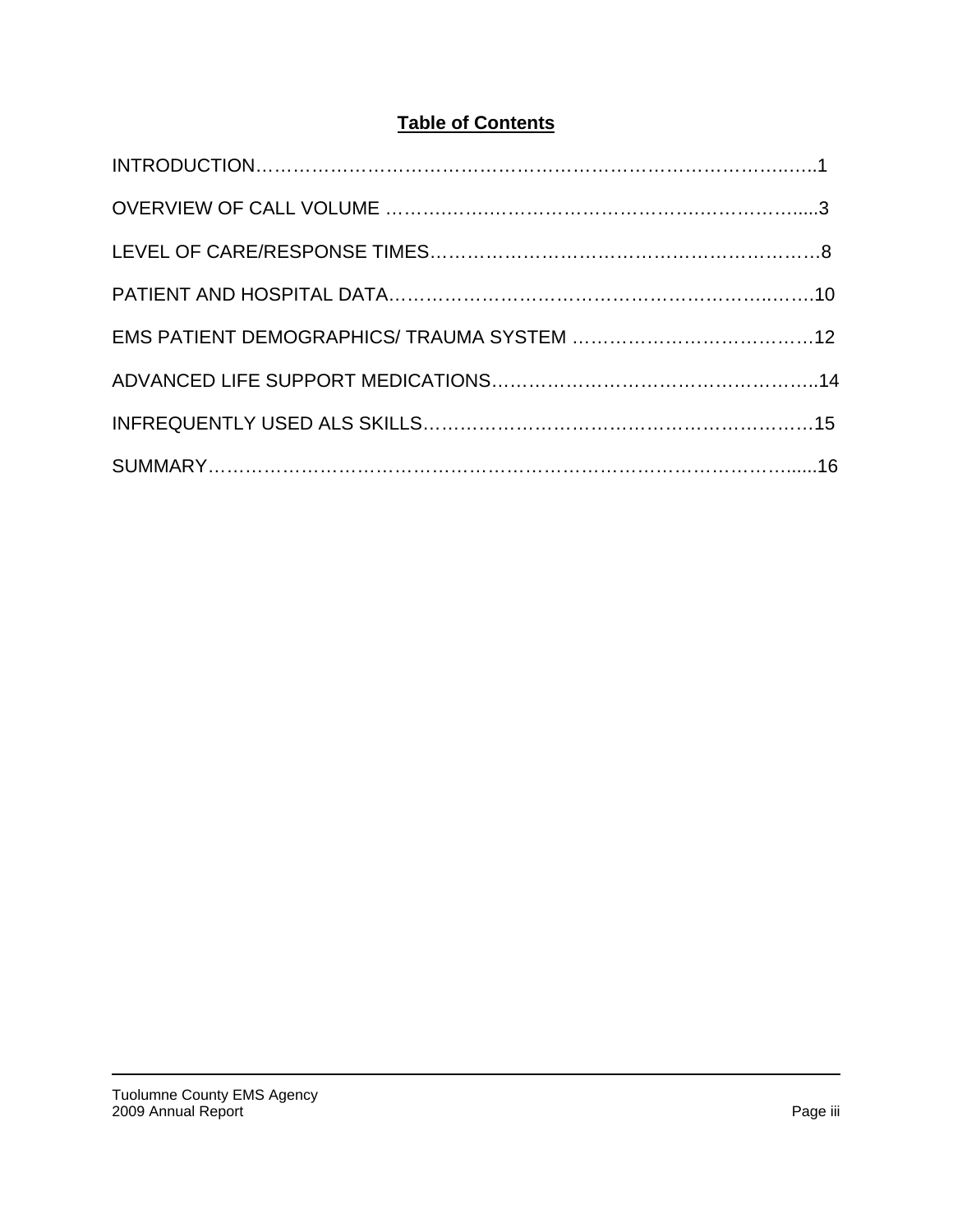## **INTRODUCTION**

The 2009 Annual Statistical Report compiles and condenses an entire year's worth of data (call volume, response time and patient demographic information) about the Tuolumne County EMS system. The data included in this report is derived from prehospital patient care records (PCRs) completed by Tuolumne County Ambulance Service personnel.

Since July 1, 1993, Tuolumne County Ambulance has collected PCR data using the software program EMS DataPro<sup>™</sup> (formerly the EMS Database System) provided for their use by the Tuolumne County EMS Agency. Once entered in EMS DataPro<sup>™</sup>, the data is submitted in an electronic format to the Tuolumne County EMS agency where the data is imported into a central version of EMS DataPro™. The EMS agency then validates the data.

In September 2000, Tuolumne County Ambulance, with the assistance of the EMS agency, initiated a program for completing PCRs using EMS Outfielder<sup>™</sup> (a laptop based PCR data entry program developed by CompuCounsel, now called Inspironix, of Sacramento in conjunction with Manteca District Ambulance). EMS Outfielder<sup>™</sup> has replaced hand-written PCR forms and billing tickets. EMS Outfielder™ provides immediate data availability for daily quality assurance/quality improvement reviews and imports patient billing information directly into the billing system used by Tuolumne County Ambulance.

The Tuolumne County Emergency Medical Services (EMS) System is comprised of four 9-1-1 answering points including Tuolumne County Sheriff's Dispatch, City of Sonora Police Department Dispatch, CHP Dispatch (located in Merced County) and Mariposa County Sheriff's Dispatch.

- Ambulance dispatching is provided by the Tuolumne County Sheriff's Dispatch Center.
- Basic life support (BLS) first response services are provided by Tuolumne County Fire Dept., Tuolumne City Fire Dist., Columbia College Fire Dept., Twain Harte Fire Dist., Columbia Fire Dist., Sonora City Fire Dept., Miwuk-Sugarpine Fire Dist., Tuolumne City Fire Dist., and the Groveland Fire Dist.
- U.S. Forest Service, Tuolumne County Sheriff's Search and Rescue, Don Pedro Recreation Agency, Dodge Ridge Ski Patrol provides specialized BLS response services.
- Tuolumne County Ambulance Service provides advanced life support (ALS) service. Mercy Medical Transport from Mariposa County provides the Lake Don Pedro area ALS Ambulance service.
- PHI provides air ambulance services with day-to-day mutual aid from the California Highway Patrol (CHP) Air Operations Division, Medi-Flight of Northern California, CALSTAR and R.E.A.C.H. Air Ambulance.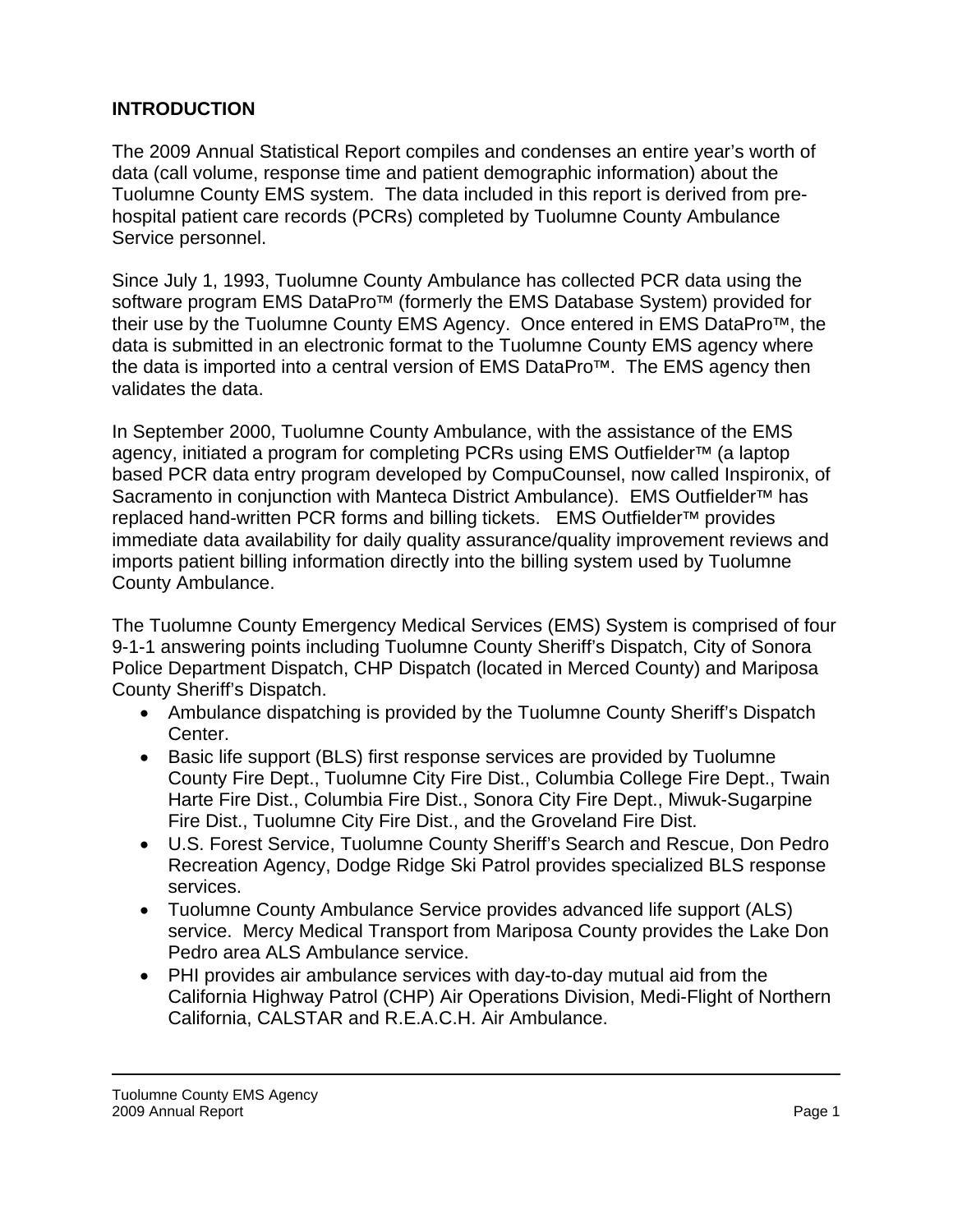In June 2003, grant funds were made available to the Tuolumne County EMS Agency for the purpose of purchasing and installing EMSystem™ communication software and related computer hardware for the emergency departments of Tuolumne General Hospital and Sonora Regional Medical Center and the EMS agency office. In early 2004, EMSystem™ linked Tuolumne County's EMS system with the other ten (10) counties of OES Region IV, enabling Tuolumne General Hospital, as the county's Disaster Control Facility, to view real-time emergency department availability when determining patient disbursement during a multi-casualty incident (MCI).

In 2004, The Tuolumne County Emergency Medical Services System developed and implemented a Trauma Plan, in conjunction with Memorial Medical Center, Doctors Medical Center of Modesto, Mountain Valley EMS Agency, El Dorado County EMS Agency, Central California EMS Agency, Northern California EMS Agency, Sacramento County EMS Agency, and Santa Barbara County EMS Agency. The Trauma Plan provides a framework that assures that the citizens and visitors of Tuolumne County receive comprehensive prehospital and hospital trauma care. Tuolumne County relies on Trauma Centers throughout Northern California for in-hospital trauma care. Air Ambulances are used as the primary means of transportation for patients meeting Tuolumne County's major trauma patient criteria.

In July 2007, Tuolumne General Hospital closed leaving only one acute care hospital in Tuolumne County. Sonora Regional Medical Center assumed the duties of the county's Disaster Control Facility and Mountain Counties South Control Facility.

In 2008, EMSystem was expanded to include data elements for the Department of Health and Human Services HAvBED (Hospital Available Beds for Emergencies and Disasters). This capability allows for accurate and consistent polling of hospital resources nationwide.

In June of 2009, Tuolumne County EMS Agency was instrumental in the development of the Central Regional Trauma Coordinating Committee (CRTCC), a twelve county regional committee. The purpose of the committee is to standardize and improve the provision of trauma care within the region. The CRTCC, working in coordination with four other Regional Trauma Coordinating Committees and the State EMS Authority to build a strong, cohesive statewide trauma system.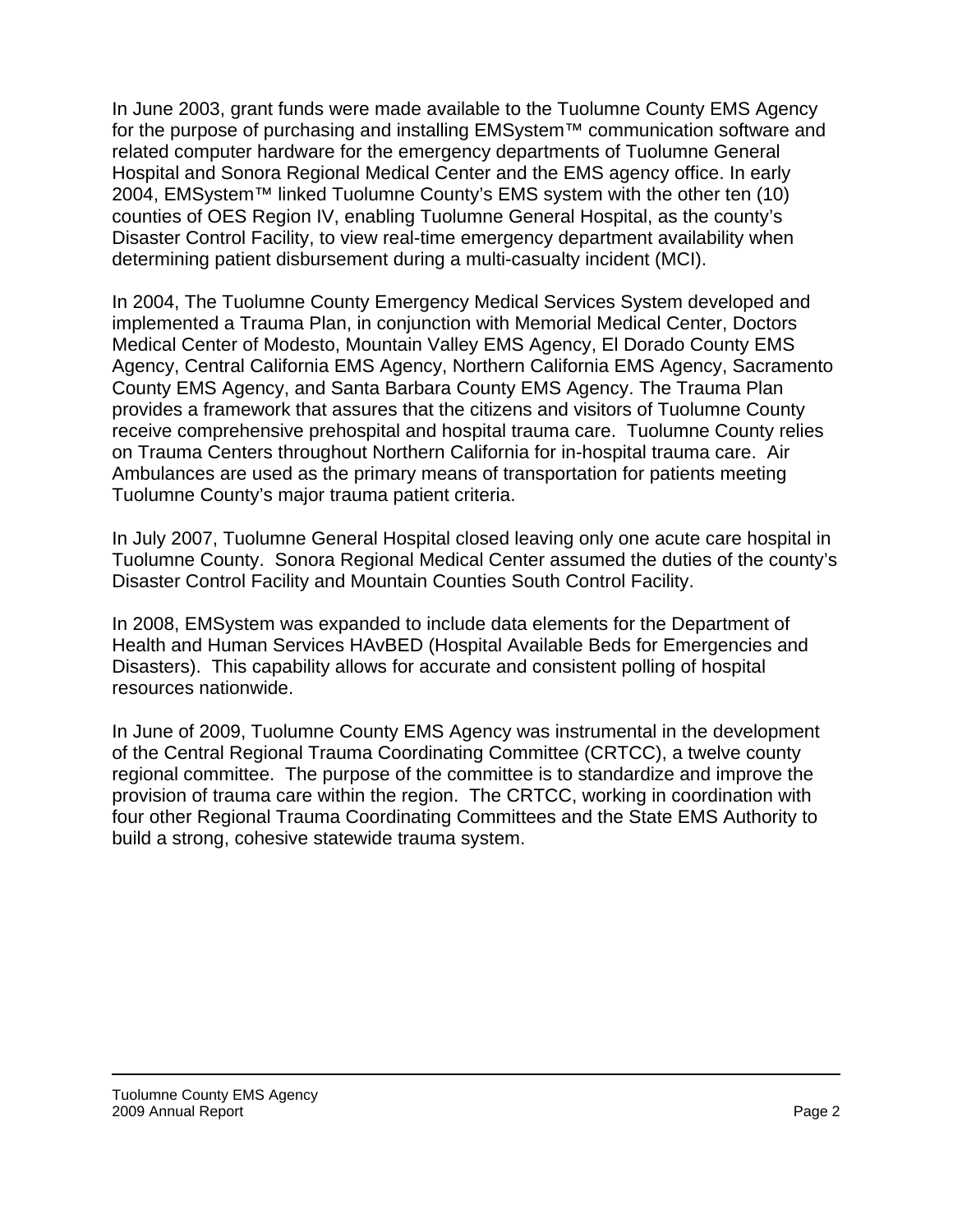#### **OVERVIEW OF CALL VOLUME**

As illustrated in the graphs below, in 2009 there was a 3% decrease in calls for EMS services from 2008. Since 2001, there has been a 16% increase in the call volume. Unless otherwise specified EMS requests include both scene and transfer call types.



#### **EMS Requests by Month**

The summer months and December have traditionally been the busiest time for EMS in Tuolumne County. The summer months of 2009 experienced a significant decrease in call volume when compared to 2008; however, the call volume for September increased 224% over September of 2008.

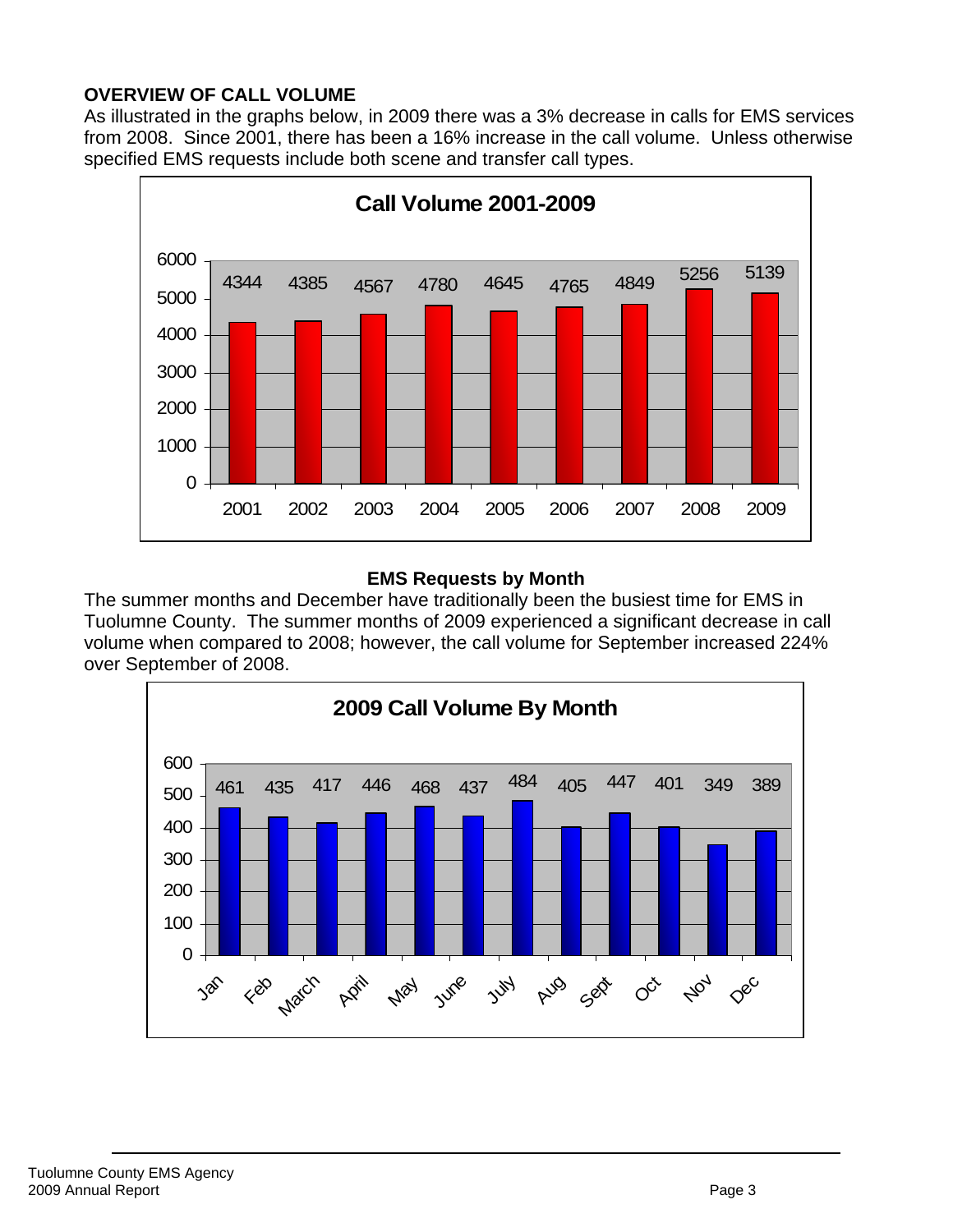

As illustrated below, Medics 10, 11 and 12 responded to the majority of all EMS requests. The Sonora area accounts for approximately 71% on the calls for ambulance service.

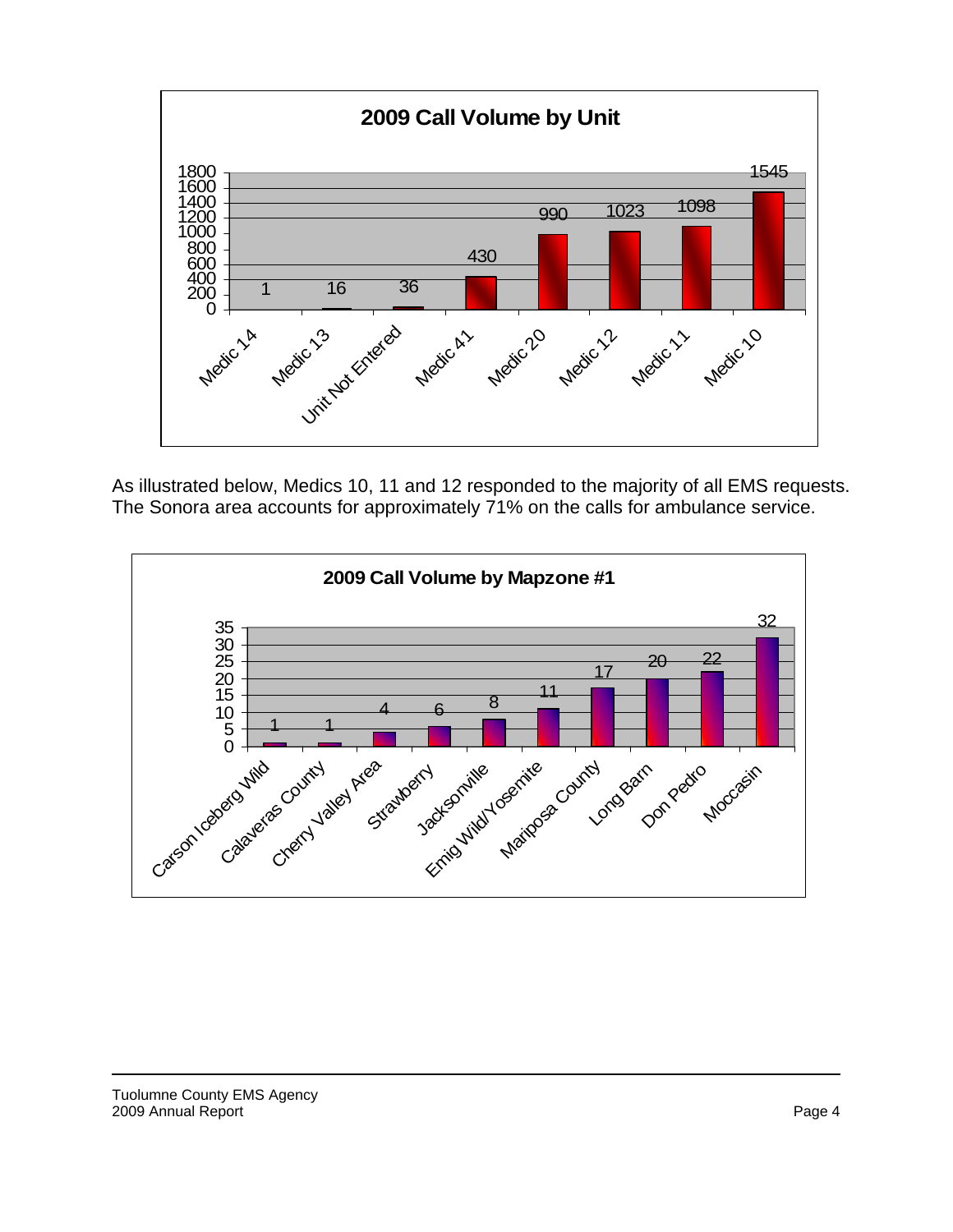

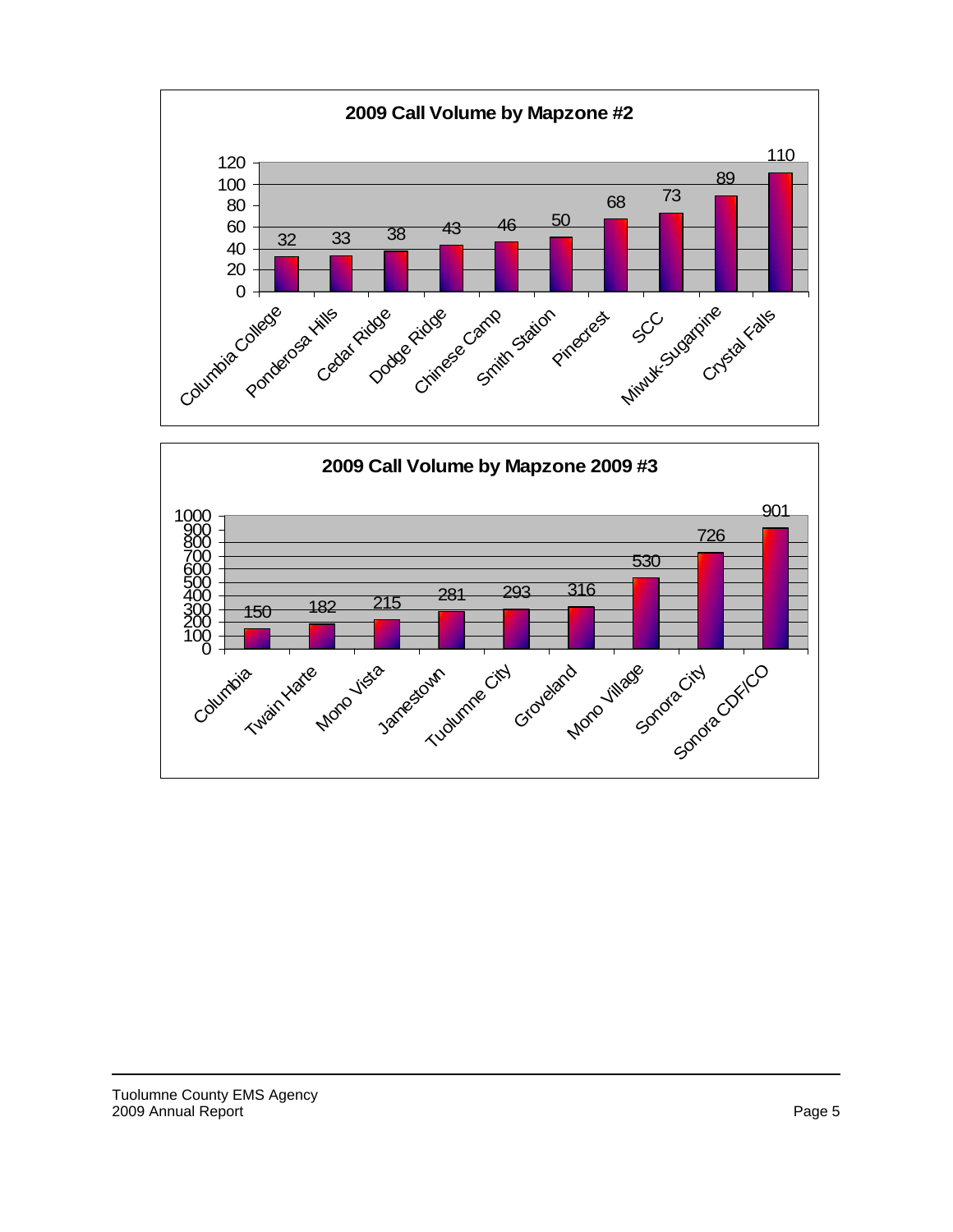The breakdown of EMS requests by location reveals that the majority (63%) of requests occur in the suburban areas of Tuolumne County, where the majority of Tuolumne County residents live.



#### **Call Volume 2009**

A breakdown of requests by day and time of day shows that call volumes may vary widely during the week.

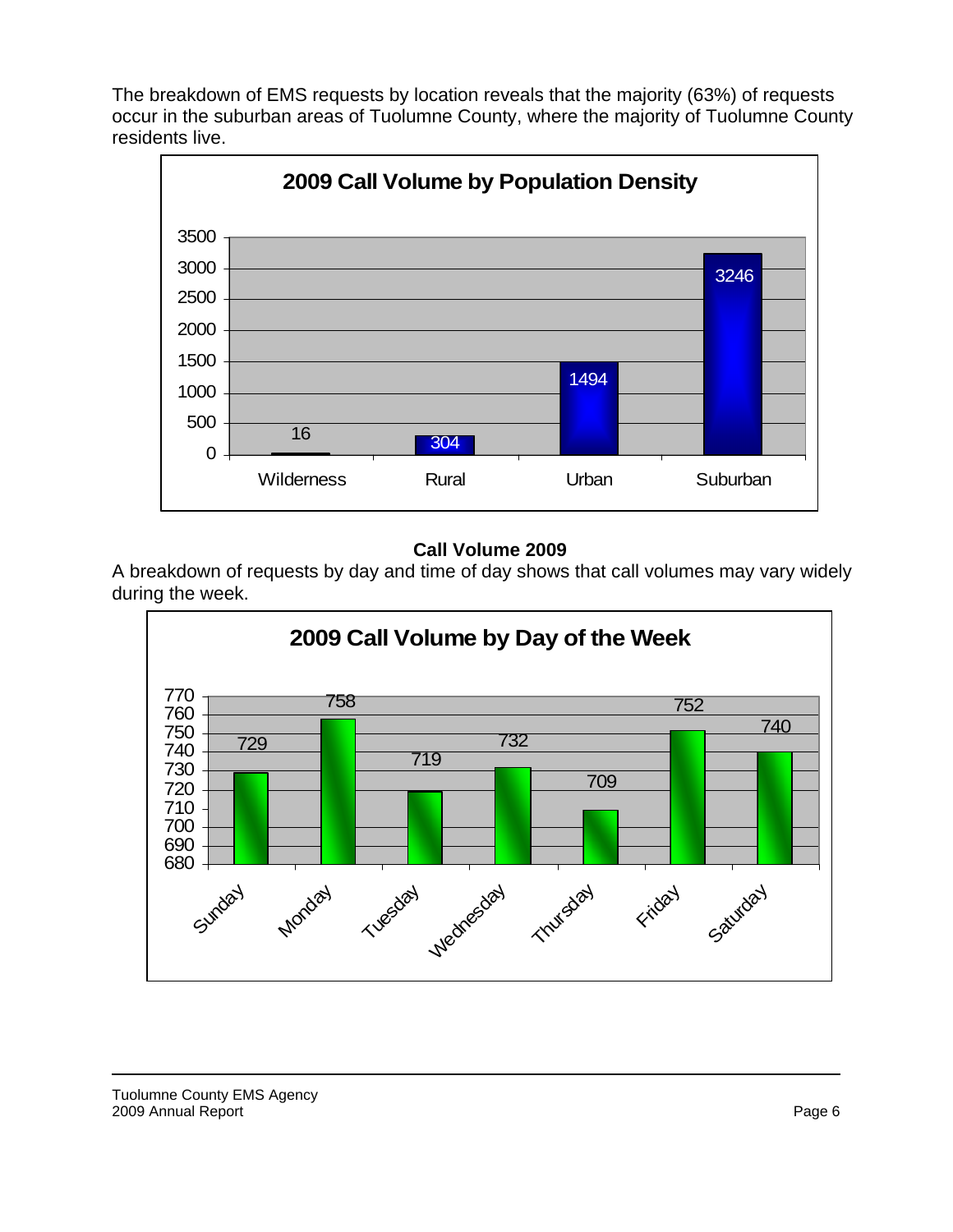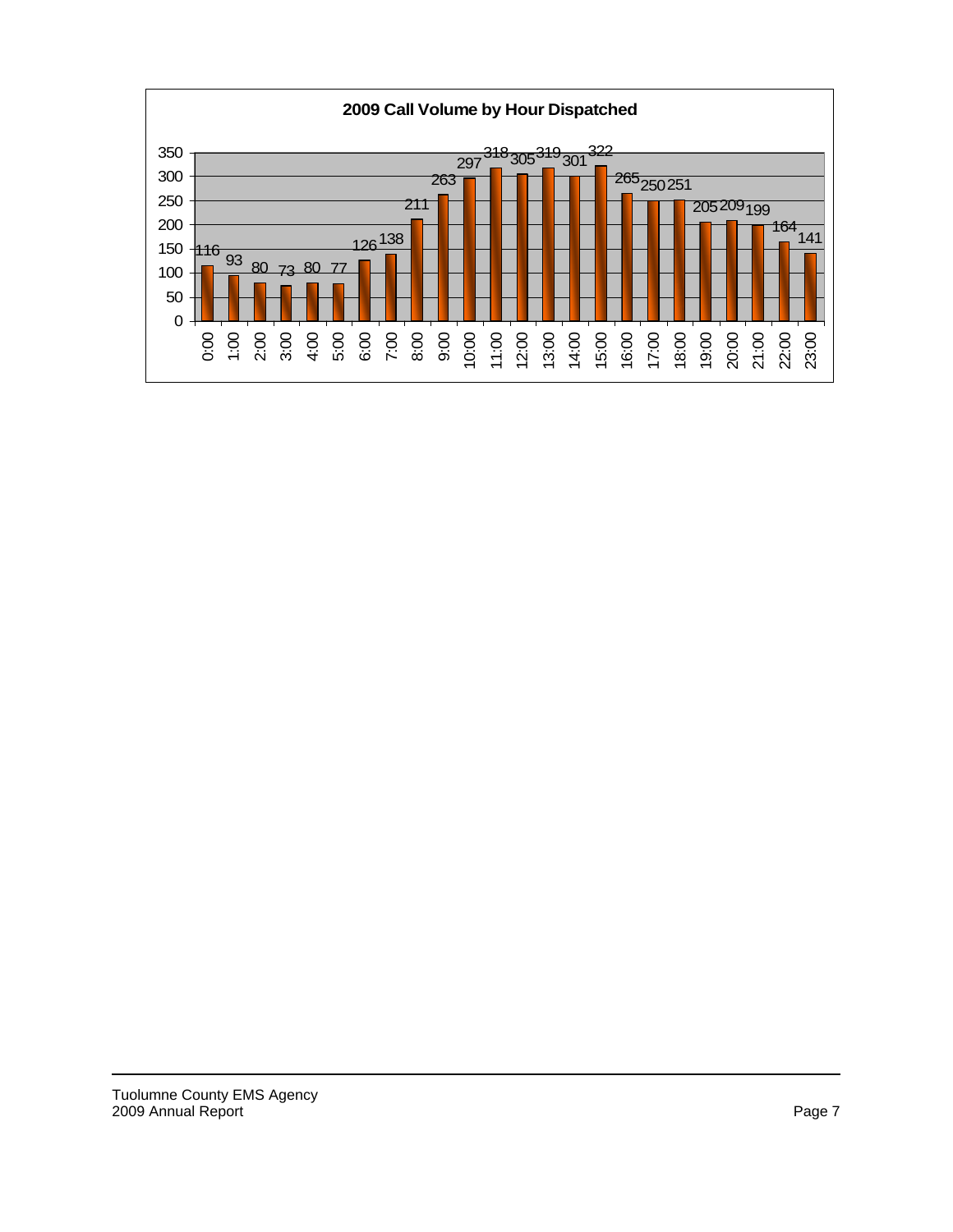## **Calls by Type**

In 2009, scene emergencies accounted for 83% of the total EMS requests for service. Transfers make up the remaining 17% of EMS requests for services. Transfers consist of ambulance interfacility transfers, air ambulance transfers from a hospital to a landing site, critical care transfers, transfers to and from a patient's home to a hospital, and transports for diagnostic service such as transporting a patient for an MRI.

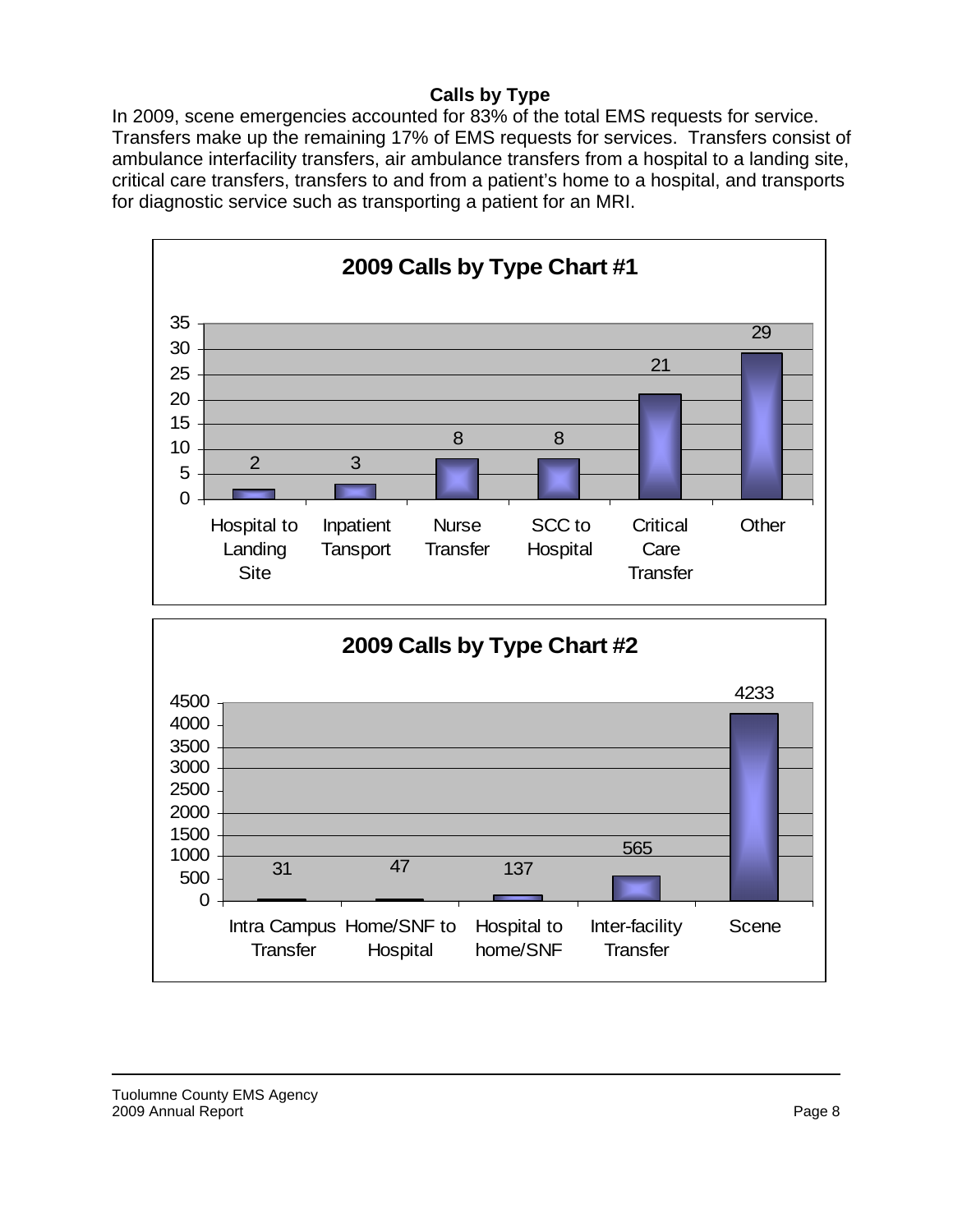74% of all requests resulted in the delivery of advanced life support (ALS) procedures and medications administered to the patient.



#### **Response Times**

The Emergency Medical Services Authority (EMSA) has established recommended guidelines for Code 3 response time standards to EMS requests, based on population density. The EMSA recommends that EMS responses meet these response time guidelines at least 90% of the time.

|                   | <b>BLS 1<sup>st</sup> Response</b> | <b>BLS AED 1st Response</b> | <b>ALS Amb</b> |
|-------------------|------------------------------------|-----------------------------|----------------|
| <b>Urban</b>      | 5 minutes                          | 5 minutes                   | 8 minutes      |
| <b>Suburban</b>   | 15 minutes                         | <b>ASAP</b>                 | 20 minutes     |
| <b>Rural</b>      | 15 minutes                         | <b>ASAP</b>                 | 20 minutes     |
| <b>Wilderness</b> | <b>ASAP</b>                        | <b>ASAP</b>                 | <b>ASAP</b>    |

*Urban* = 101 to 500 people per square mile *Suburban* = 51 to 100 people per square mile *Rural* = 7 to 50 people per square mile *Wilderness* = less than 7 people per square mile

|                 | <b>Urban</b>  | <b>Suburban</b> | <b>Rural</b>  | <b>Wilderness</b> |
|-----------------|---------------|-----------------|---------------|-------------------|
| Minimum:        | 0.00 minutes  | 0.00 minutes    | 2.00 minutes  | 22.00 minutes     |
| <b>Maximum:</b> | 20.00 minutes | 72.00 minutes   | 79.00 minutes | 69.00 minutes     |
| Average:        | 6.34 minutes  | 10.97 minutes   | 26.56 minutes | 45.85 minutes     |
| 90%ile:         | 10.00 minutes | 17.00 minutes   | 40.00 minutes | 69.00 minutes     |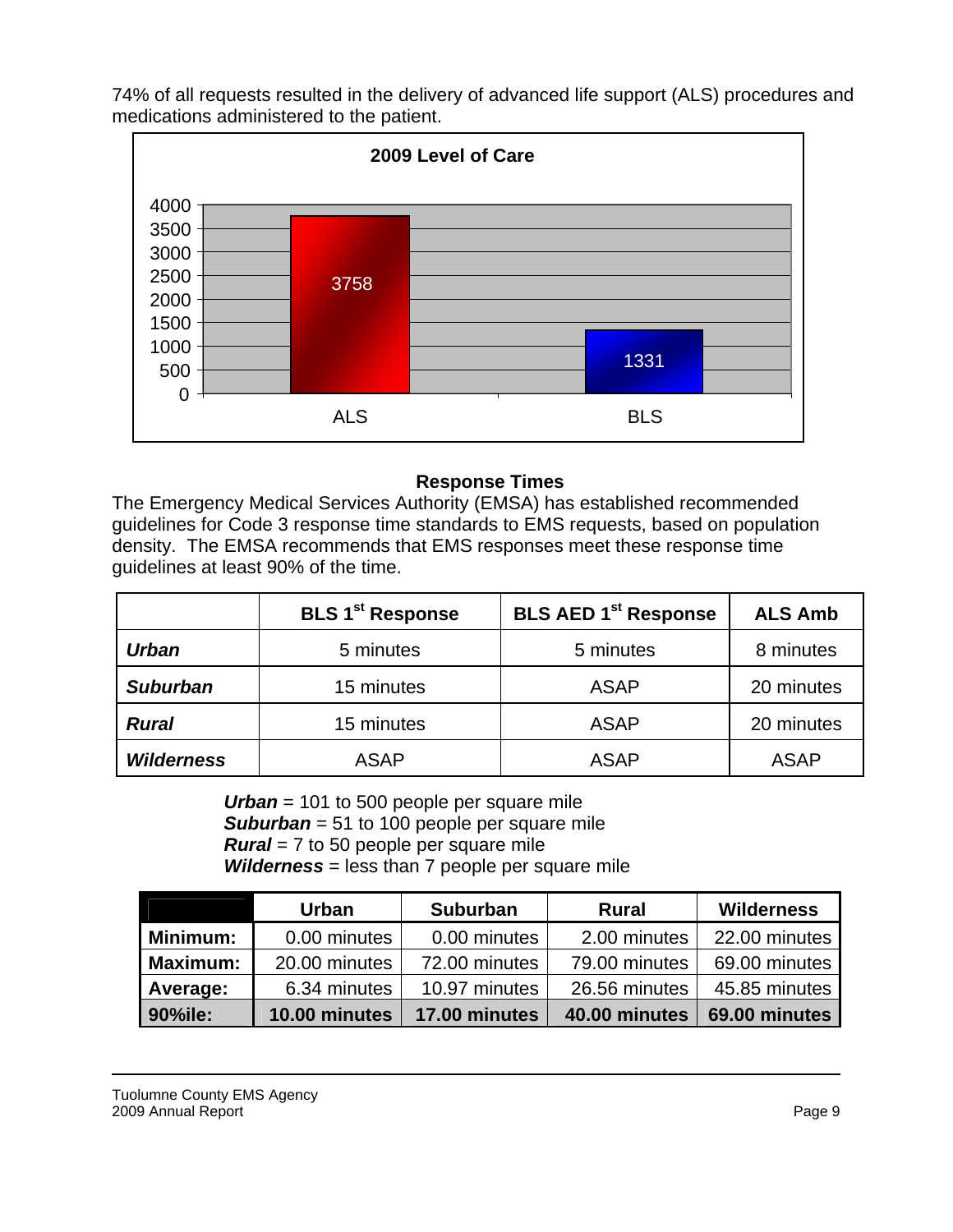#### **PATIENT AND HOSPITAL DATA**

#### **Call Disposition**

The table below illustrates that 80% of all requests resulted in the patient being transported to an emergency department.



Poisoning/Overdose category does not differentiate between accidental and intentional ingestion or overdose. Nor does it differentiate between prescription and illicit drugs. Medication reactions and anaphylaxis are included in the Medical category.

Tuolumne County EMS Agency 2009 Annual Report **Page 10** 2009 Annual Report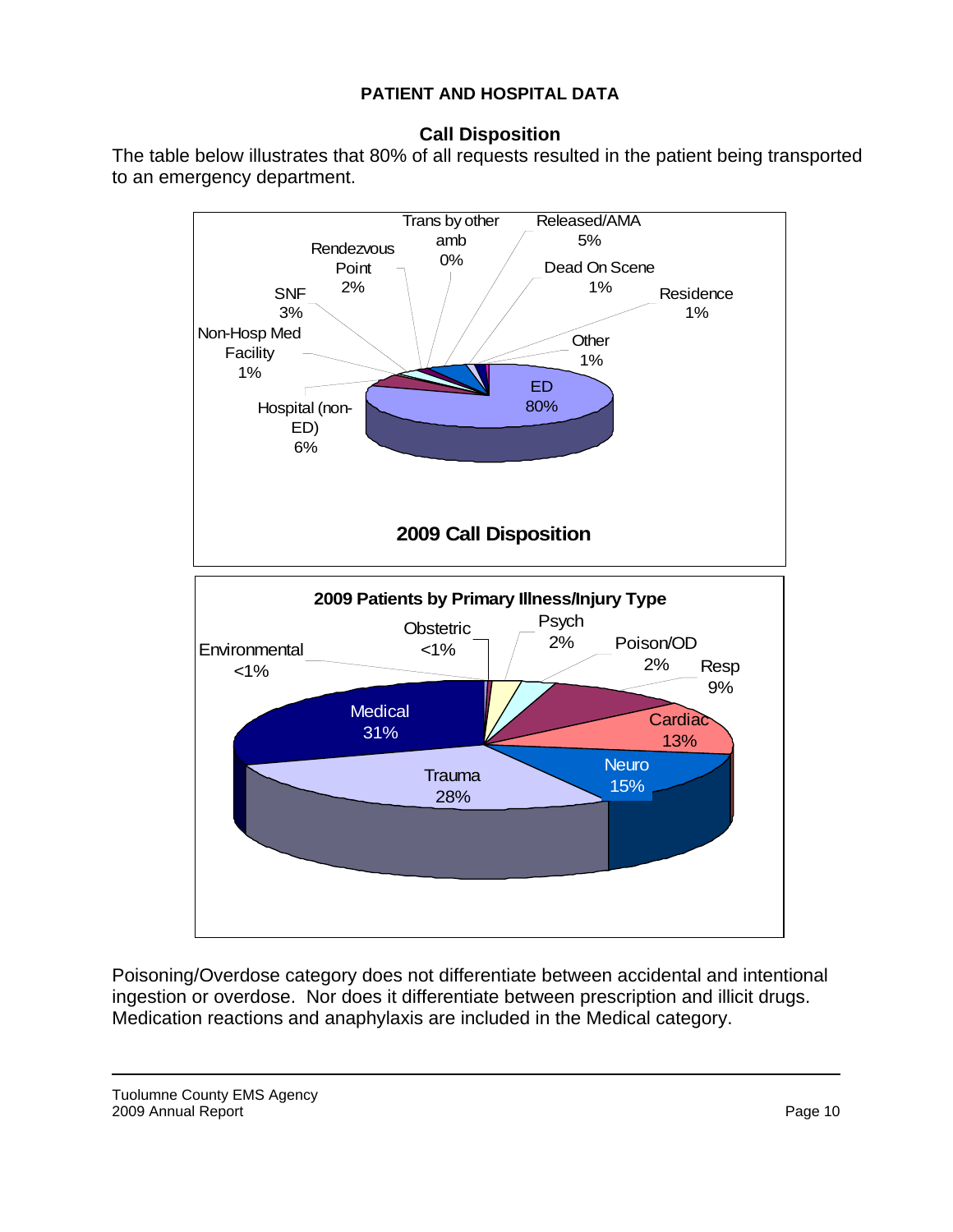As shown in the chart below, for those patients transported to a hospital, approximately 60% of all transports are made to the nearest hospital and 25% of the patients were transported to the hospital of the patient's or family's choice.



The chart below shows the patient distribution by receiving facilities, including transfers.

| Mark Twain-St. Josephs                   |      |
|------------------------------------------|------|
| Fresno & Madera County Hospitals         | 10   |
| <b>U.C. Davis Medical Center</b>         | 11   |
| <b>Other Sacramento County Hospitals</b> | 15   |
| <b>Other Hospital Not Listed</b>         | 40   |
| <b>Other Stanislaus County Hospitals</b> | 41   |
| San Joaquin County Hospitals             | 48   |
| <b>Bay Area Hospitals</b>                | 77   |
| <b>Memorial Medical Center</b>           | 120  |
| <b>Doctors Medical Center</b>            | 211  |
| Sonora Regional Medical Center           | 3945 |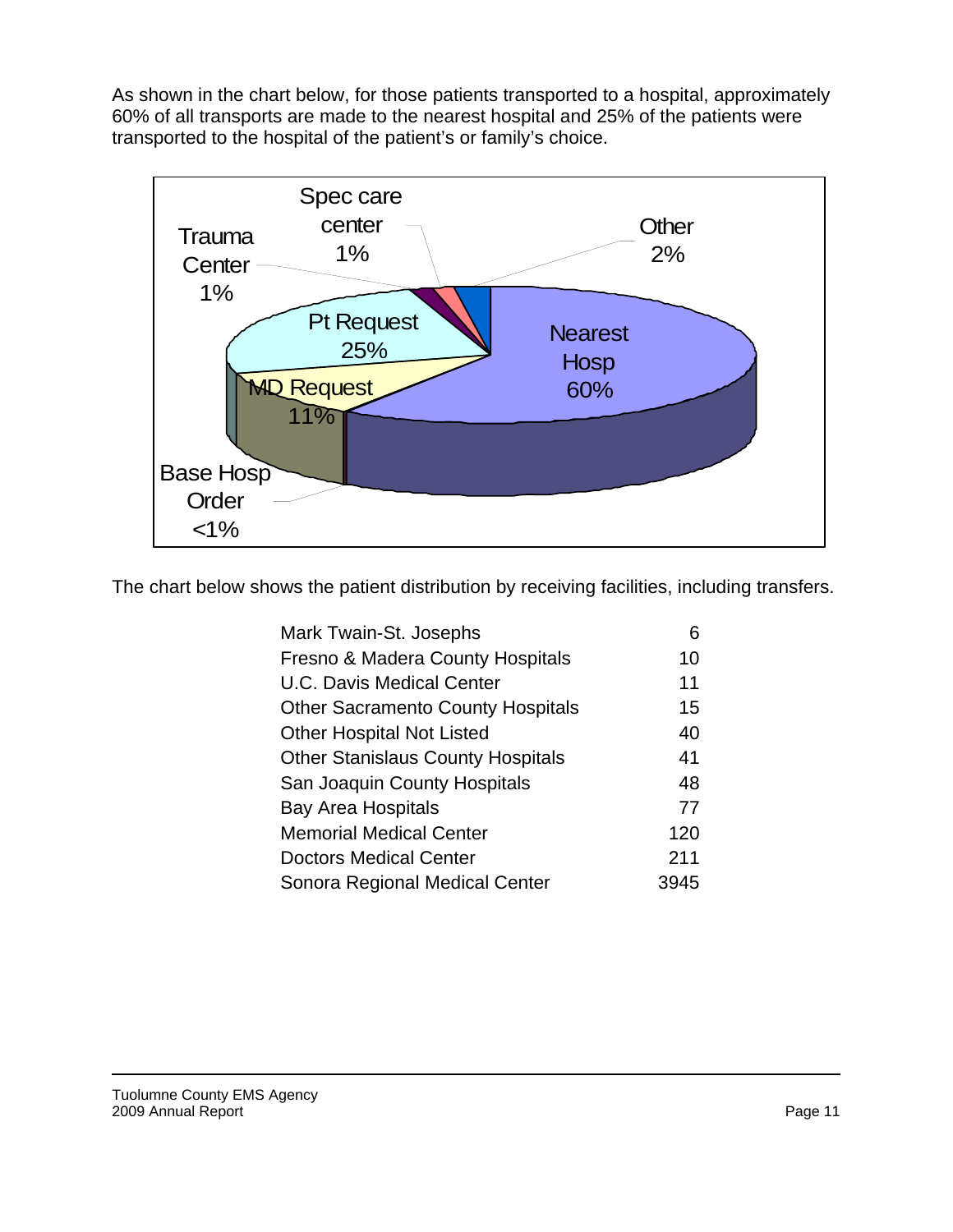#### **2009 EMS Demographics**

Patients greater than 64 years of age account for 47% of ambulance patients. Males comprise 47% of ambulance patients and 53% are females. The average age of ambulance patients is 60 years old; males average 57 years old and females average 63 years old.



#### **TRAUMA SYSTEM**

The chart below shows the mechanism of injury for major trauma victims in Tuolumne County in 2007. Motor vehicle accidents are the greatest mechanism of injury for major trauma victims in Tuolumne County.

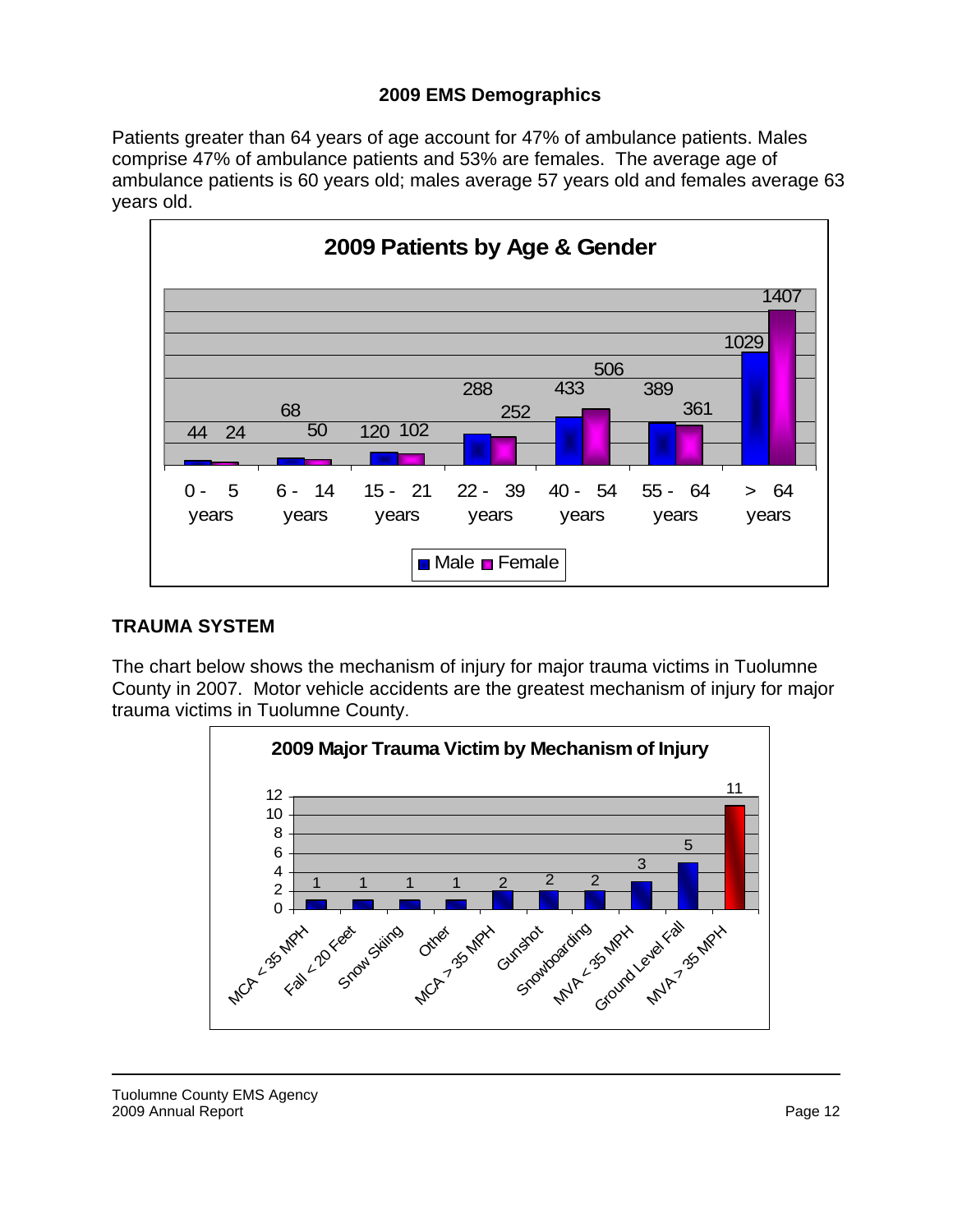The Tuolumne County Trauma Plan has defined ten separate trauma triage criteria. The criteria are designed to categorize those trauma patients with an increased risk of mortality and morbidity due to their injuries. Paramedic judgment was the criteria used 49% of the time.



The Tuolumne County Trauma Plan has identified three major trauma patient destinations.

- 
- 1. Doctors Medical Center (adult) 2. Memorial Medical Center (adult)
	- 3. U.C. Davis Medical Center (adult & pediatric)

However, under some circumstances, major trauma patients may be taken to another Trauma Center, such as Sutter Roseville Medical Center, or other non-Trauma Center Hospital.



Males comprise 78% of all major trauma patients and lead all age groups except 40 to 54 years, where major injuries to women are five times higher than men of the same age.

Tuolumne County EMS Agency 2009 Annual Report Page 13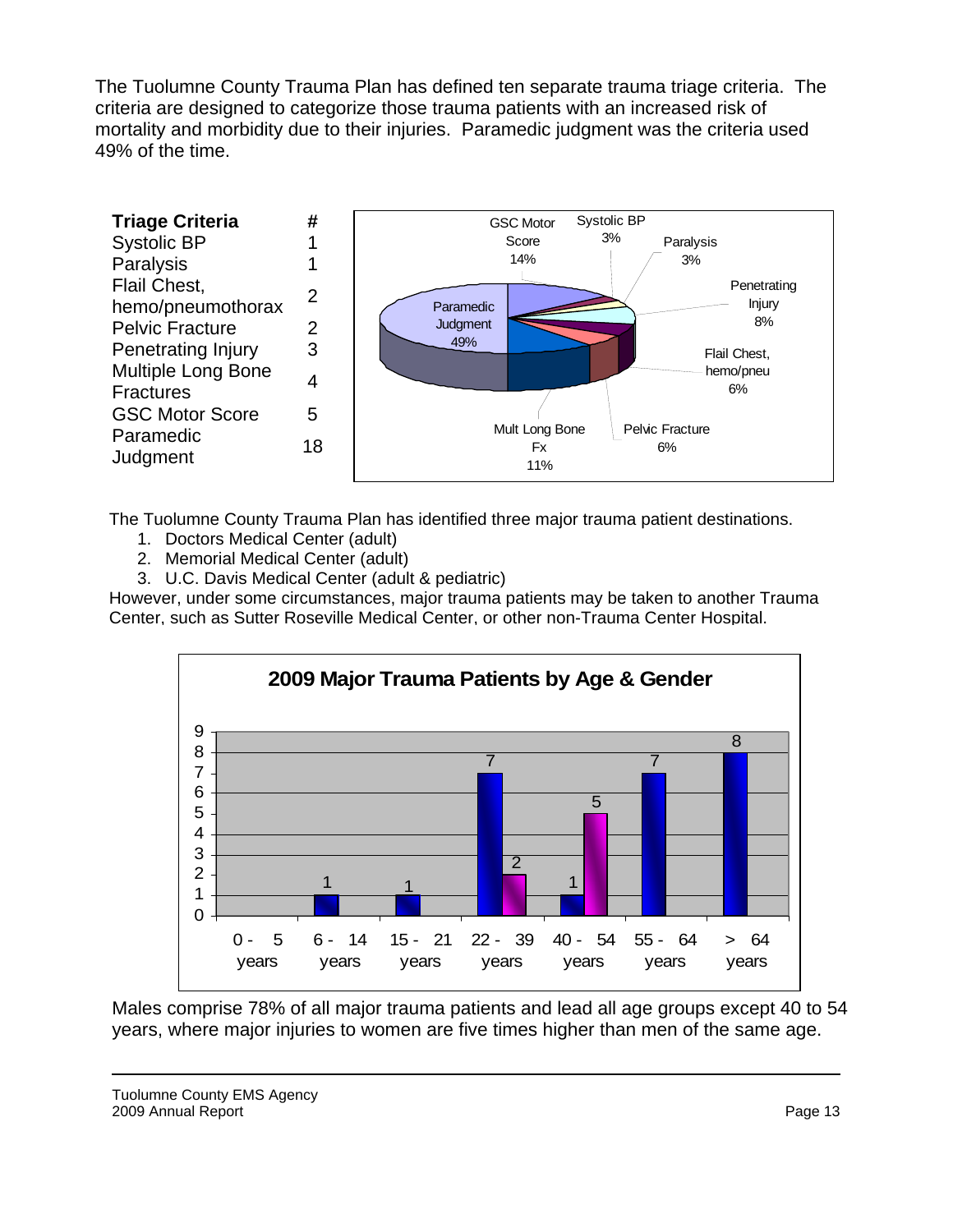# **ALS MEDICATIONS**

The charts below represent the number of times a medication was administered and how many patients received the medication.



Epi 1:10,000

Natcar

Versed

Albuterol

**Z** Patients **Q** Adminstrations

Aspirin Modycerine

**Morphine**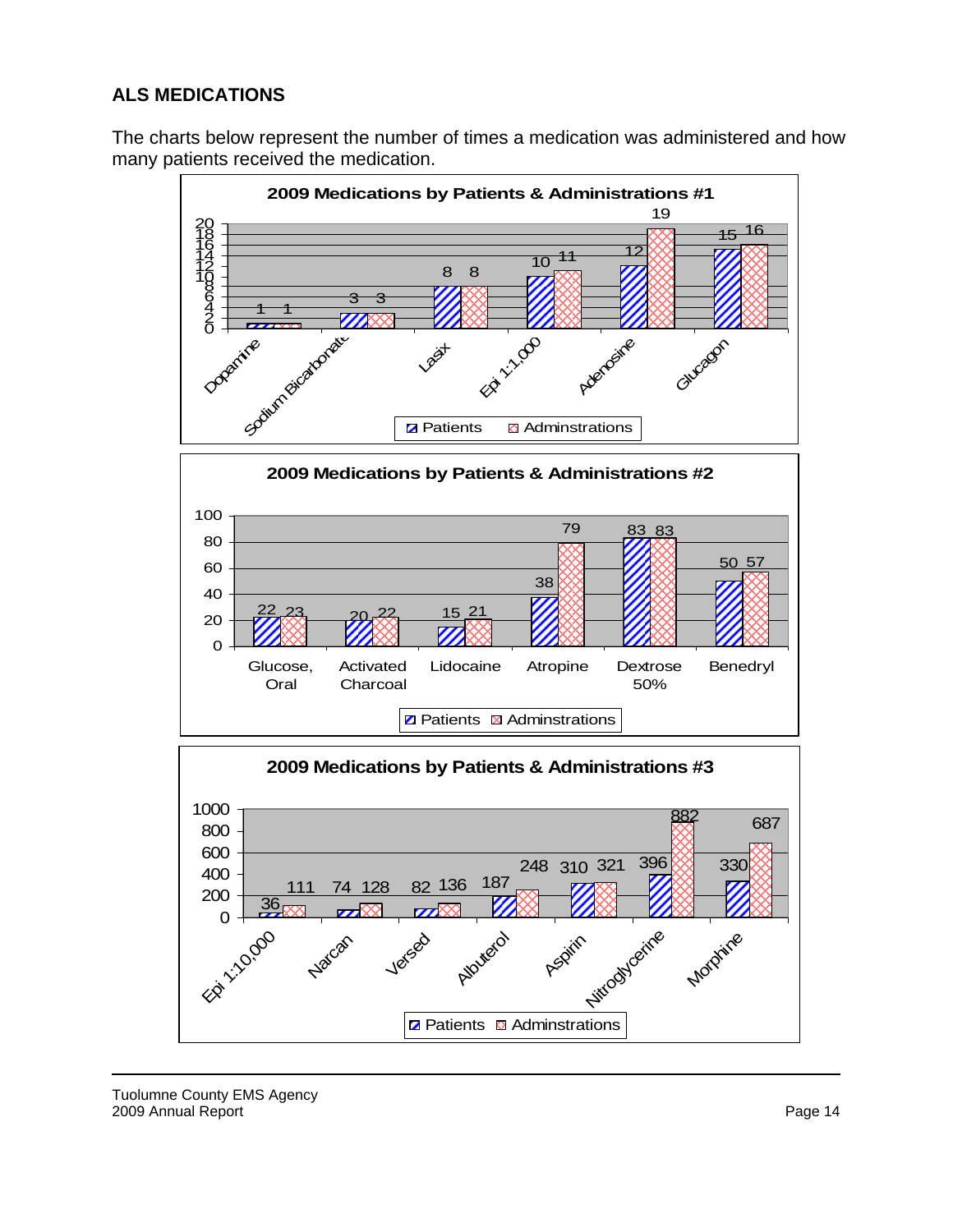#### **ALS INFREQUENTLY USED SKILLS**